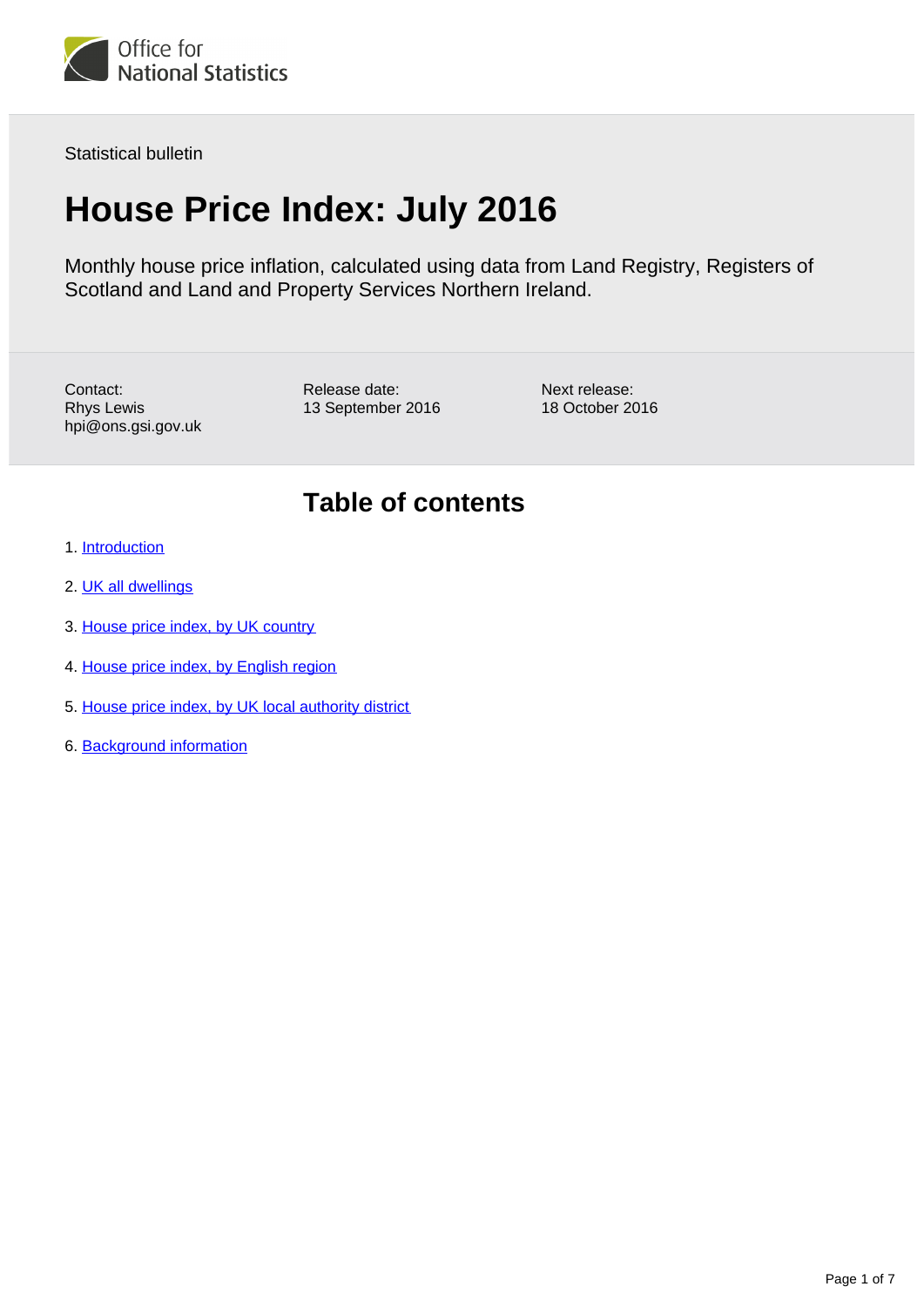# <span id="page-1-0"></span>**1 . Introduction**

This is a high-level summary of the UK House Price Index (HPI), which replaces the previous house price indices separately published by the Land Registry and the Office for National Statistics. For full details, including commentary, historical data tables and analytical tools please see the [main publication of the new House Price](https://www.gov.uk/government/collections/uk-house-price-index-reports)  [Index](https://www.gov.uk/government/collections/uk-house-price-index-reports), published today on the GOV.UK website.

The UK HPI is a joint production by Land Registry, Land and Property Services Northern Ireland, Office for National Statistics and Registers of Scotland.

The reporting period for this release covers the calendar month of July 2016. Therefore, the data refers to the period after the EU referendum.

# <span id="page-1-1"></span>**2 . UK all dwellings**

Average house prices in the UK have increased by 8.3% in the year to July 2016 (down from 9.7% in the year to June 2016), continuing the strong growth seen since the end of 2013.





**Source: Land Registry, Registers of Scotland, Land and Property Services Northern Ireland and Office for National Statistics**

**Notes:**

- 1. Not seasonally adjusted.
- 2. The *full HPI release* is available to download from Land Registry at GOV.UK.

The average UK house price was £217,000 in July 2016. This is £17,000 higher than in July 2015 and £1,000 higher than last month.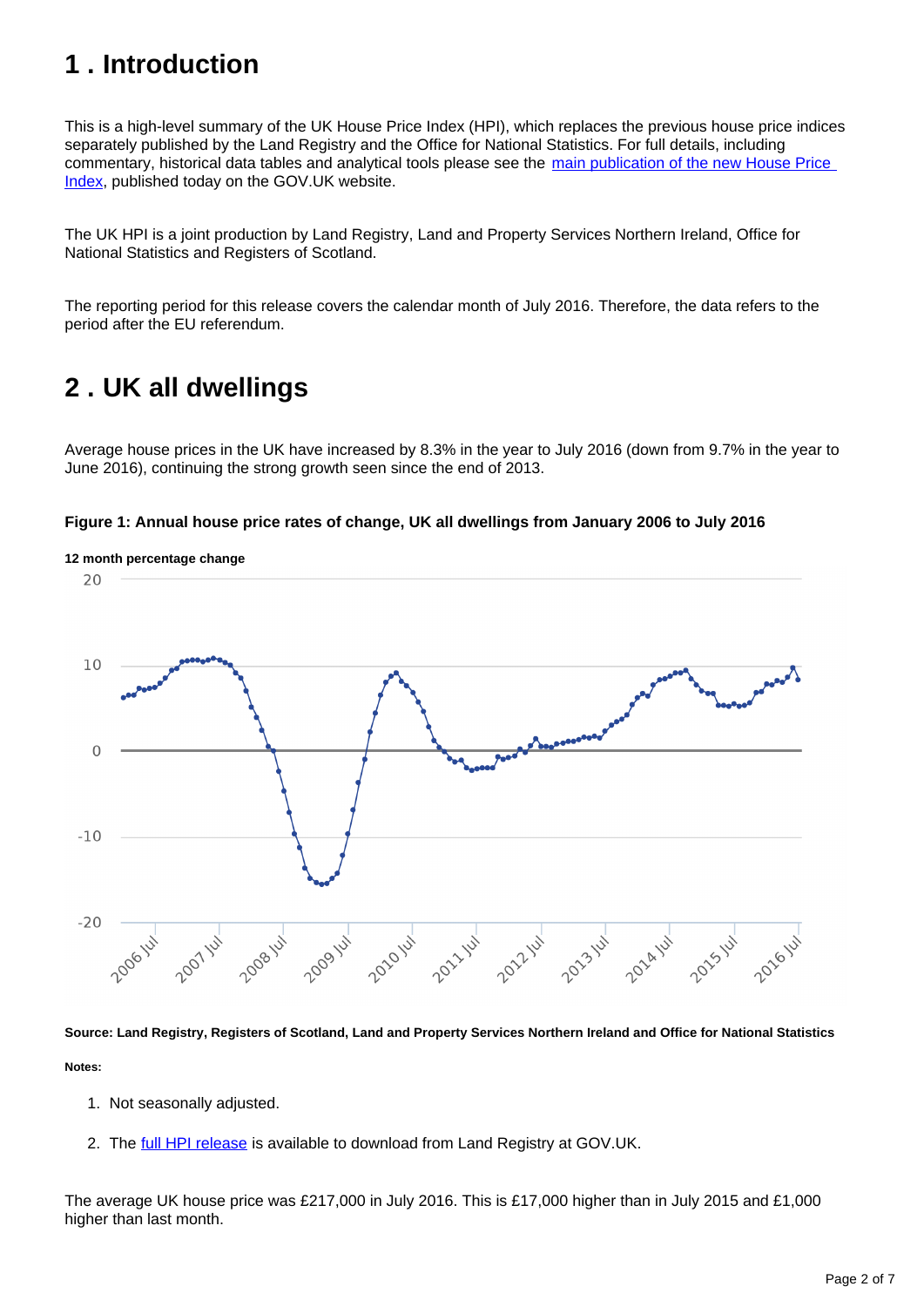# **Figure 2: Average UK house price, January 2005 to July 2016**<br>240,000  $\pm$  thousands



**Source: Land Registry, Registers of Scotland, Land and Property Services Northern Ireland and Office for National Statistics**

**Notes:**

- 1. Not seasonally adjusted.
- 2. The *full HPI release* is available to download from Land Registry at GOV.UK.

# <span id="page-2-0"></span>**3 . House price index, by UK country**

The main contribution to the increase in UK house prices came from England, where house prices increased by 9.1% over the year to July 2016, with the average price in England now £233,000. Wales saw house prices increase by 4.0% over the last 12 months to stand at £145,000. In Scotland, the average price increased by 3.4% over the year to stand at £144,000. The average price in Northern Ireland is currently £123,000.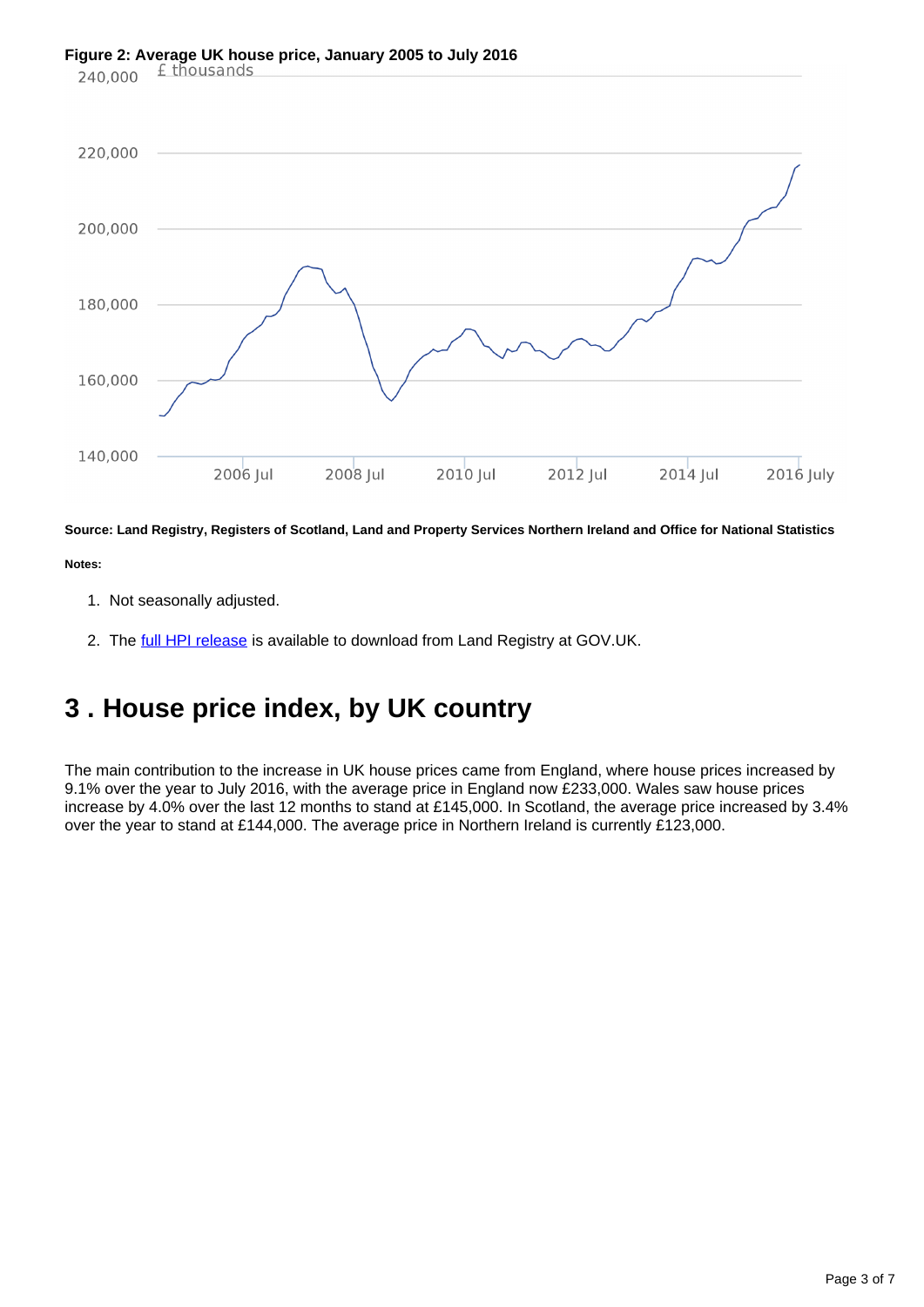#### **Figure 3: Average house price, by UK country, January 2005 to July 2016**



**Source: Land Registry, Registers of Scotland, Land and Property Services Northern Ireland and Office for National Statistics Notes:**

- 1. Not seasonally adjusted.
- 2. The *full HPI release* is available to download from Land Registry at GOV.UK.

### <span id="page-3-0"></span>**4 . House price index, by English region**

On a regional basis, London continues to be the region with the highest average house price at £485,000, followed by the South East and the East of England, which stand at £313,000 and £274,000 respectively. The lowest average price continues to be in the North East at £130,000.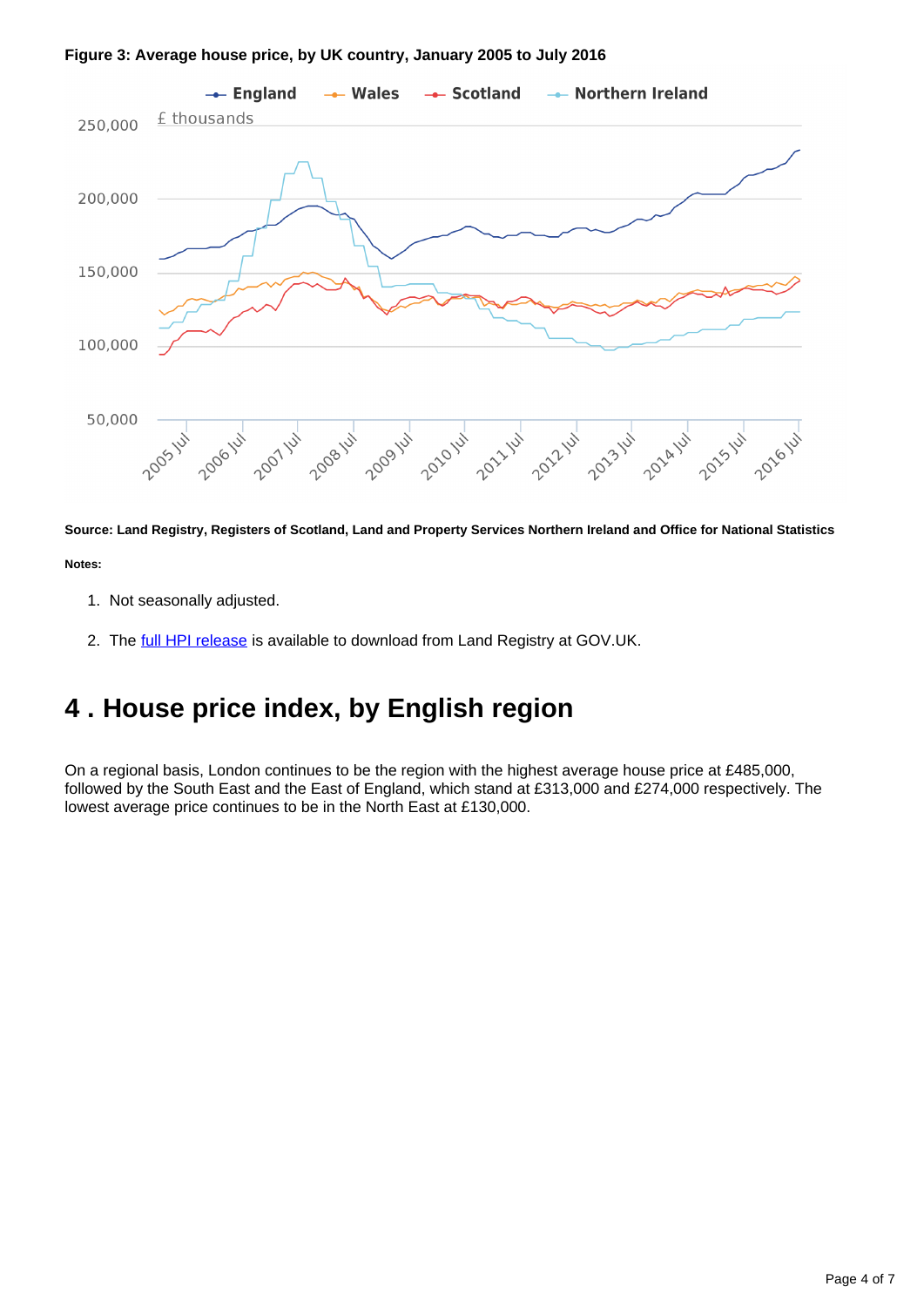

### **Figure 4: Average house price, by English region, January 2004 to July 2016**

### **Source: Land Registry and Office for National Statistics.**

#### **Notes:**

- 1. Not seasonally adjusted.
- 2. The *full HPI release* is available to download from Land Registry at GOV.UK.

The East of England is the region which showed the highest annual growth, with prices increasing by 13.2% in the year to July 2016. Growth in London remains high at 12.3%, followed by the South East with an 11.9% annual growth. The lowest annual growth was in the Yorkshire and The Humber, where prices increased by 4.7% over the year.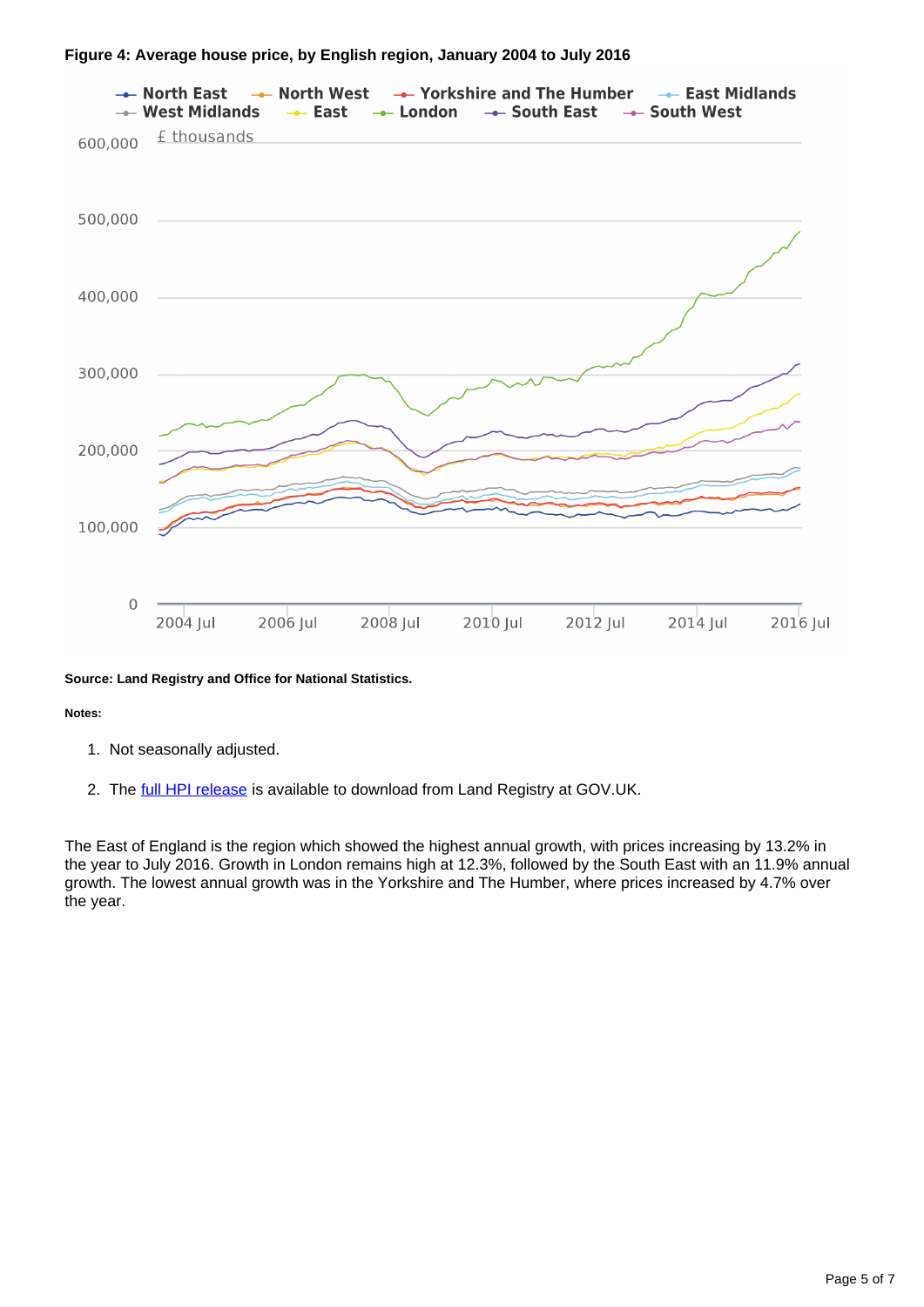### **Figure 5: All dwellings annual house price rates of change, year to July 2016: by English region**



**12 month percentage change**

**Source: Land Registry and Office for National Statistics.**

#### **Notes:**

- 1. Not seasonally adjusted.
- 2. The *full HPI release* is available to download from Land Registry at GOV.UK.

### <span id="page-5-0"></span>**5 . House price index, by UK local authority district**

The local authority showing the largest annual growth in the year to July 2016 was Na h-Eileanan Siar (Western Isles of Scotland), where prices increased by  $31.5\%$  to stand at £115,000. The lowest annual growth was recorded in the City of Aberdeen, where prices fell by 6.9% to stand at £179,000.

Movements at the local authority district level can be quite volatile due to the low number of transactions in some geographies.

In July 2016, the most expensive borough to live in was Kensington and Chelsea, where the cost of an average house was £1.3 million. In contrast, the cheapest area to purchase a property was Burnley, where an average house cost £75,000.